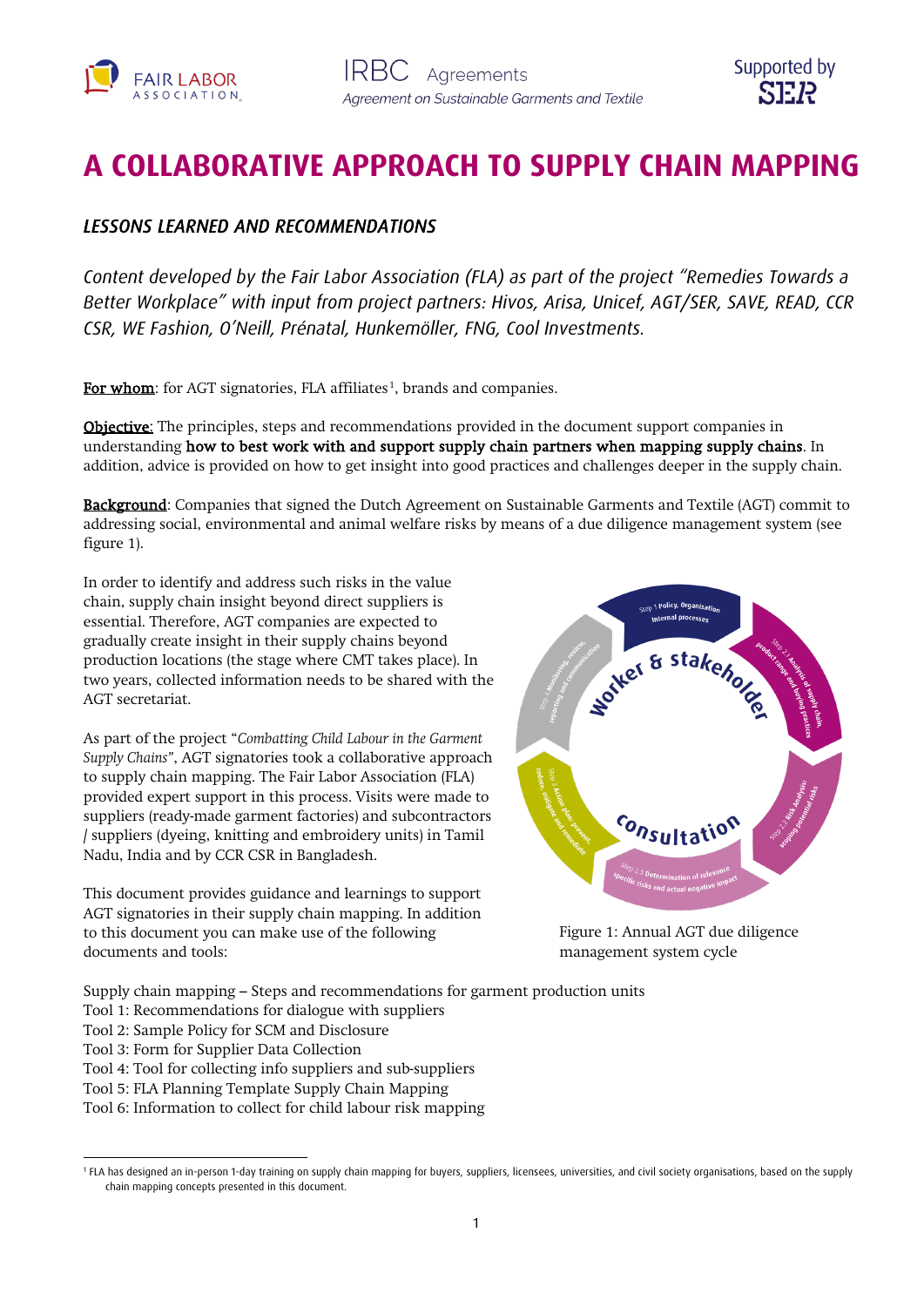

 $\hat{\mathbf{v}}$ 



# **Content**

| 1.  |                                                                                    |  |
|-----|------------------------------------------------------------------------------------|--|
| 1.1 | Recommendation: Set the right tone about the importance of supply chain mapping 4  |  |
| 1.2 |                                                                                    |  |
| 1.3 | Recommendation: Get to know your supplier, and let your supplier get to know you 5 |  |
| 1.4 |                                                                                    |  |
| 1.5 |                                                                                    |  |
| 2.  |                                                                                    |  |
| 2.1 |                                                                                    |  |
| 2.2 |                                                                                    |  |
| 2.3 |                                                                                    |  |
| 3.  |                                                                                    |  |
| 3.1 | Recommendation: work together to select suppliers beyond direct suppliers 9        |  |
| 4.  |                                                                                    |  |
| 4.1 | Recommendation: Develop and share tools that help to create more transparency 10   |  |
| 4.2 |                                                                                    |  |
| 5.  |                                                                                    |  |
| 5.1 | Recommendation: Provide support to maintain the updated information  11            |  |
| 6.  |                                                                                    |  |
| 6.1 |                                                                                    |  |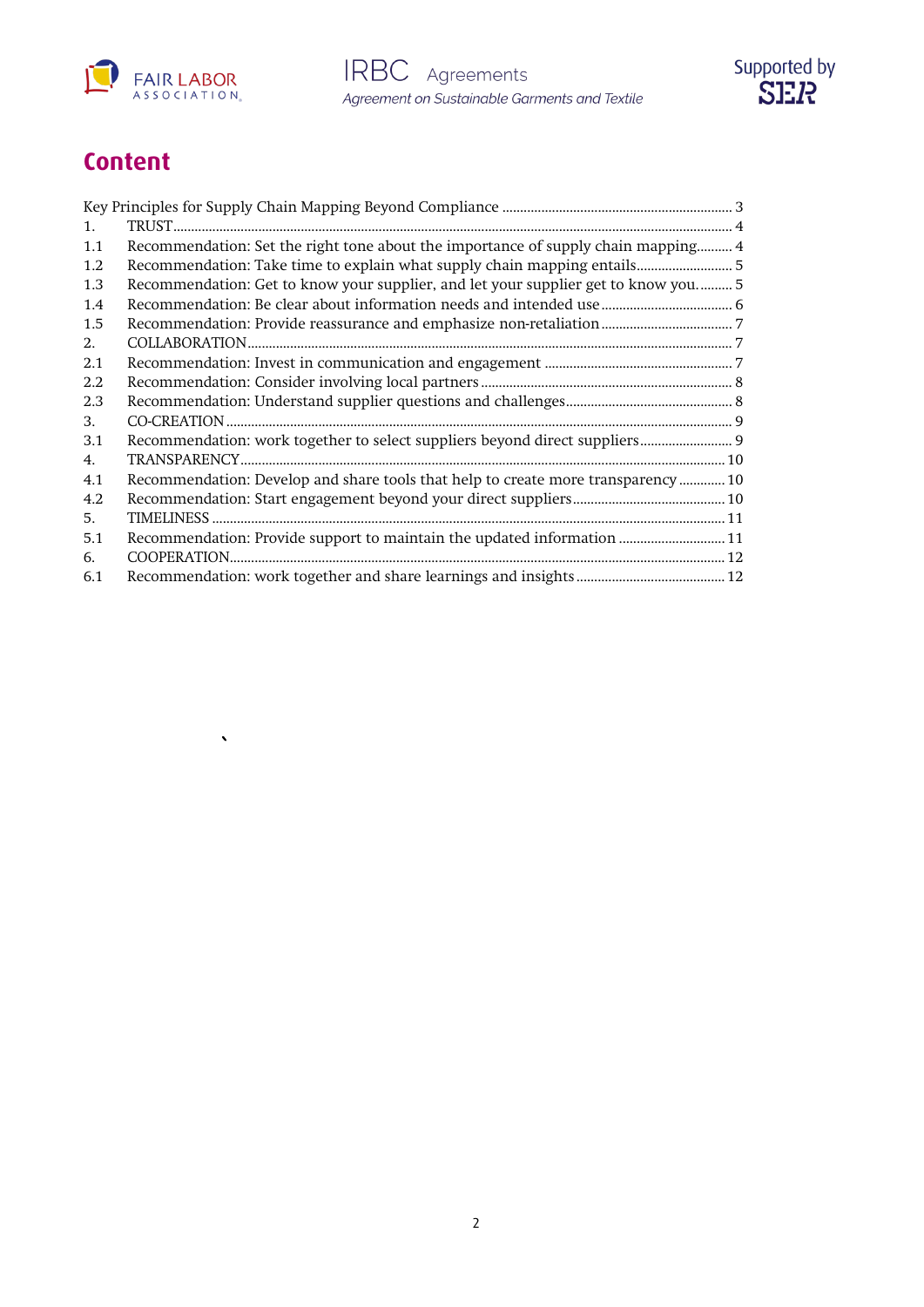



# <span id="page-2-0"></span>**Key Principles for Supply Chain Mapping Beyond Compliance**

The Fair Labor Association uses the following key principles for supply chain mapping. In this document we use these principles as a framework for providing more concrete recommendations, examples and lessons learned from the project *"Combatting Child Labour in the Garment Supply Chains"*. It is advised to combine this document with FLA's Guide for Supply Chain Mapping, Transparency and Traceability 1.0.

#### PRINCIPLES  $K$   $F$   $Y$

### Supply chain mapping operates under the following principles:



**TRUST:** For a company to be able to map out its business operations at different levels, it must base relationships and

communications on trust. This implies a change in mindset from a "compliance" approach to one of trust-building. In other words, the approach should evolve from demanding information from a supplier to seeking cooperation based on willingness. All departments within a company should take part in the process and receive training. Responsible sourcing results from trustbuilding.



**COLLABORATION:** To map a supply chain, collaboration is essential. Who are the different actors? Buyers, suppliers, subcontractors,

intermediaries-the chain stretches all the way back to farms. In addition, other stakeholders can provide useful information, including employer associations, workers unions, civil society organizations, and public authorities. Every actor plays a role and has strengths that can be leveraged.



### **TRANSPARENCY:**

Open and transparent communication is key to engaging actors and obtaining valuable

information beneficial to all parties.



**COOPERATION: Brands/** companies may share suppliers. Cooperating with brands will enable greater leverage at the supplier level and encourage commitment

and participation. A multi-stakeholder initiative that maintains confidentiality might be the best approach.





**CO-CREATION: It is** important that all partners and shareholders are engaged throughout the exercise, even its initial

design. This ensures a better understanding of the scope and objectives of the initiative and promotes participation. Feedback from partners is essential.



**TIMELINESS:** Setting clear timeframes and ensuring timely communications are essential.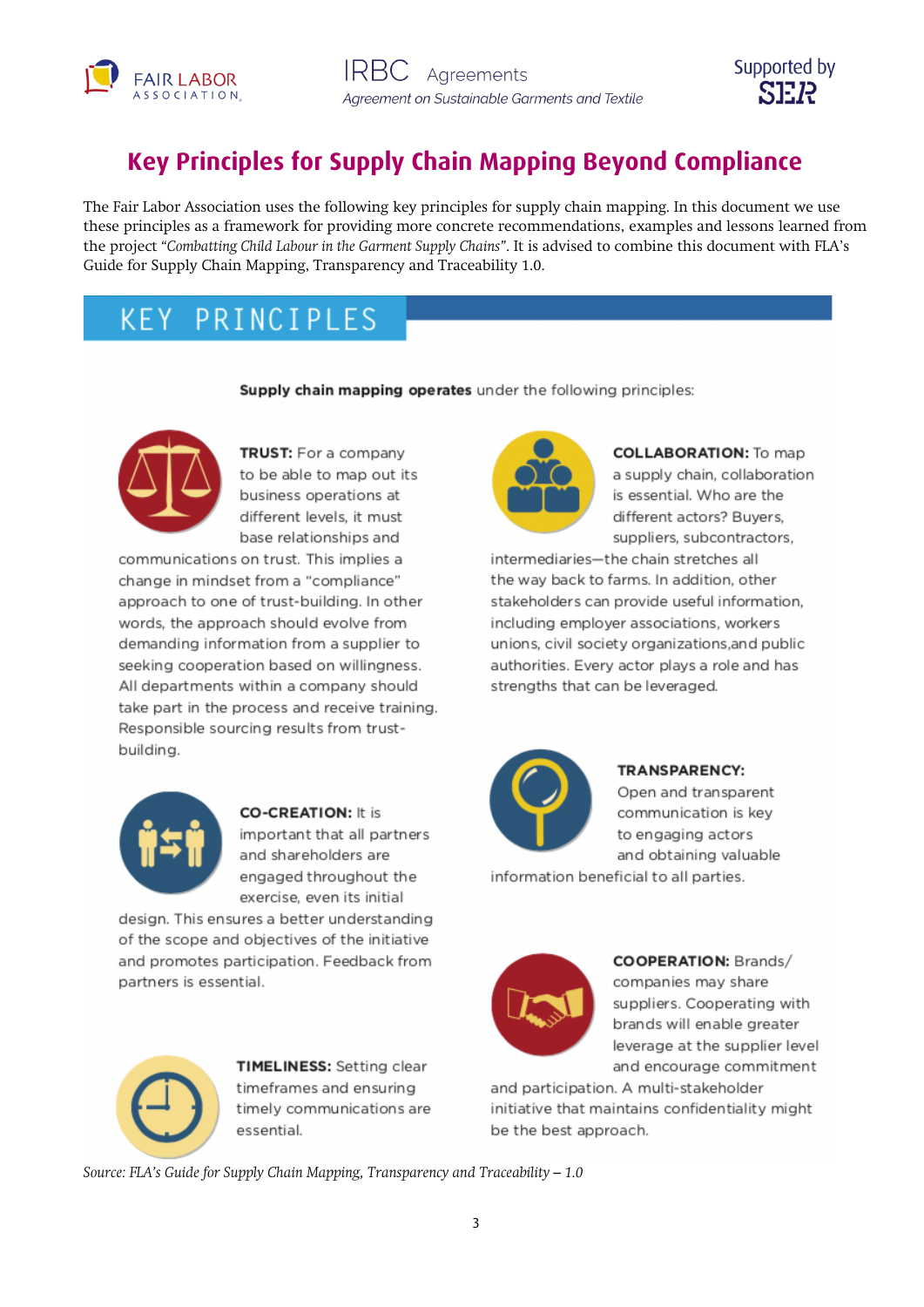



# <span id="page-3-0"></span>**1. TRUST**



Trust is essential for successful supply chain mapping. Suppliers may hesitate to give insight into their supply chain. Be mindful of potential concerns, think about solutions and explain why you want to map your supply chain.

## <span id="page-3-1"></span>**1.1 Recommendation: Set the right tone about the importance of supply chain mapping**

Initial communication, a good explanation, trust and regular engagement are very important foundations of ensuring successful supply chain mapping. This can be established by taking into account the following:

- It is of paramount importance to set the right tone from the start. To raise awareness among a large group of suppliers, it is useful to organise visits and information sessions, e.g. through webinars, in local languages to explain the rationale and mechanism of supply chain mapping. Buyers could consider inviting suppliers (tier 1 and tier 2) that have gone through the process to share their experiences, as suppliers tend to have more trust towards their peers. Make sure it is NOT a top-down process but a conversation on equal footing.
- Be prepared to explain why supply chain mapping is important to your company, how the company will use the provided information and how supply chain mapping can be used for progress toward better working conditions beyond your direct suppliers.
- Provide assurance to your supplier, whether verbal or written or both, about maintaining business ethics, confidentiality of the information gathered and respecting the business relationship between suppliers. Ensure that any agreements made are also known to your colleagues in other divisions, particularly buying and sourcing.
- Consider working with other departments in your company, such as materials, buying and sourcing, to see what information already exists about the supply chain, and how they are able to collect it. If necessary, involve colleagues from other departments in the dialogue with suppliers.
- Methods used in awareness-raising matter since supply chain mapping is a sensitive topic. The content should be approached delicately, in a way that won't be too threatening. It is also good to avoid being too dry such that the information fails to sink in. A participatory approach with lots of drawings and a mixed-factory discussion (so that an individual factory will not be singled out) encourages participants' involvement and sharing during the process. Topics to discuss include:
	- o Understanding the risks in recruitment and worker management (incl. definition of child and child labour, national laws and regulations, and basic concepts of human rights and child rights)
	- o Internal system for preventing recruitment and compliance risks (incl. age verification)
	- o Business partner management (incl. supply chain mapping and supply chain risk assessment). Supply chain mapping usually is a top-down measure imposed by brands. To get buy-in from tier 1 suppliers, it is instrumental to emphasise the *business benefits* to them, e.g. from the perspective of building a competitive and resilient business (considering the set back of discovering child labour in their supply chain).
	- For tier 1 factories, include a discussion on engagement with sub-suppliers/subcontractors to conduct supply chain mapping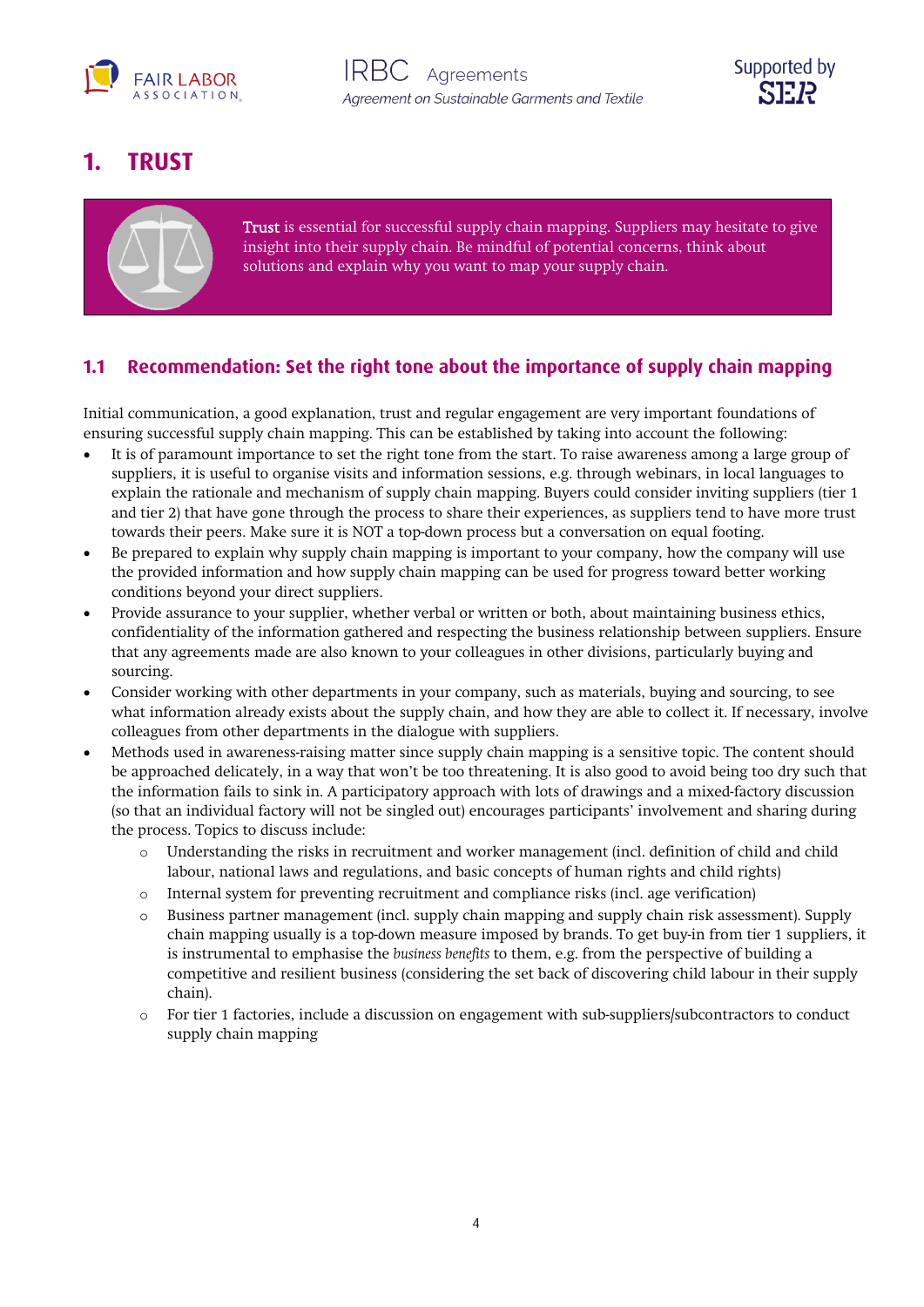



#### í Learning:

In most situations, one-directional, top-down methods are used when conducting supply chain mapping. It usually does not involve in-depth discussions with factories in all tiers, especially those in the lower tiers. When tier 1 factories are tasked to conduct supply chain mapping, they tend to distribute the data collection tool and do not spend time to explain to their sub-suppliers or validate the data received. Suppliers perceive it as another administrative or audit requirement from the buyer, without understanding that this is also in their business interest.

## <span id="page-4-0"></span>**1.2 Recommendation: Take time to explain what supply chain mapping entails**

- Ask your suppliers about their understanding of the supply chain and the different steps or tiers in their supply chain. Inform the suppliers of what supply chain mapping entails from your point of view. It is not just about the sub-supplier and subcontractor information, but it entails more layers of understanding. AGT signatories are encouraged to make use of the guidance documents and tools developed.
- Visual aids are particularly useful as suppliers are sometimes confused with their positioning in the supply chain, as they could be tier 1 to some brands, and tier 2 and 3 to other suppliers. A more extensive visualisation of both *downstream* and *upstream* entities would help suppliers to conceptualise their relationships with business partners and the corresponding responsibilities.
- Having a kick-off and supplier onboarding meeting, where the various supply chain partners, including subcontractors and material suppliers are invited and discuss the importance of supply chain mapping, is particularly helpful.

#### ī Learning:

It was found that suppliers had a very different understanding of the supply chain and tiers. The majority of the ready-made garment suppliers see themselves as tier 1, but in one case the supplier considers the cotton farm as tier 1, and themselves as tier 4. The tools and explanations provided were therefore understood differently.

The AGT recommends refraining from using the 'tier terminology' for this reason and suggests being specific about which steps in the supply chain you would like to focus on. Take a risk-based approach to define where the focus should be and think about which companies deeper down the value chain need to be involved in order to address risks and implement improvements.

## <span id="page-4-1"></span>**1.3 Recommendation: Get to know your supplier, and let your supplier get to know you.**

As a first step, it is important to get a more in-depth understanding of who your supplier is. Having an open and informal conversation about the origin and characteristics of the company is helpful for building a good relationship.

- Gather information that goes beyond the main contact person, products and the location of the supplier.
- Get to know the company. Who is leading the company? Is it a family business? How did the company develop over the years? What are the plans for the future? Talk about the work force as well as about their supply chain structure. How is your supplier's relationship with its suppliers?
- Share your commitment to enhancing sustainability through the process of engagement and continuous improvement. Share how you (aim to) include sustainability issues in your selection of suppliers, next to elements like price and quality. Talk about what parameters your supplier uses to select suppliers of yarn, fabric or processing (dyeing, finishing, embroidery). When you buy ready-made garments, you need the support of your supplier to achieve improvements with existing sub-suppliers or subcontractors or to select the ones with specific sustainability characteristics.
- If you feel there is sufficient openness, you can ask about the vision of the people around the table with regard to sustainability, especially in the areas of human and labour rights.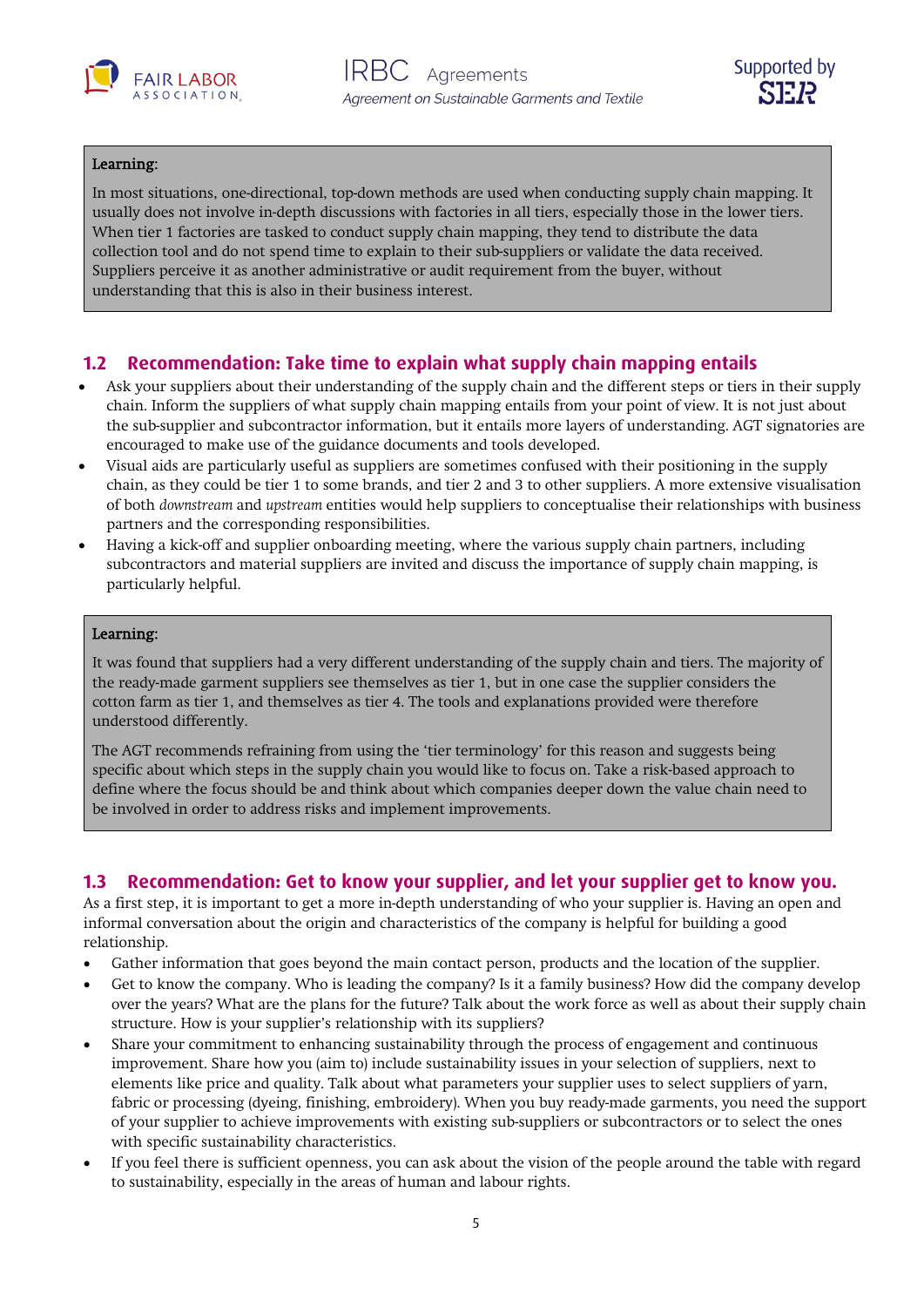



• It is equally important for a company to be well prepared before you embark on a dialogue with a supplier or a group of suppliers. Be ready to answer questions such as, *"If I don't do supply chain mapping, will it impact my business with you?"; "What if we find child labour in our supply chain? Will you cut off your business with us?"; "Supply chain mapping will cost resources (human, time, and financial), will the company support me in any way?"*

#### í Learning:

Suppliers are prepared and used to sharing technical information about products and to explaining that everything they do is in compliance with standards and requirements. They know how to provide the desired information and answers. They are used to a system of audits and their normal mindset is complianceoriented. Being open and transparent about challenges is still very new and sometimes uncomfortable to suppliers. They may feel reluctant to share information that might not be perceived well by the buyer. Suppliers feel the fear of losing business.

It is key to underline your willingness to jointly work towards improvements and that openness about challenges is part of that. It is recommended that you prioritise openness over compliance. Actively seek feedback on your business practices to ensure that the dialogue is a two-way process.

## <span id="page-5-0"></span>**1.4 Recommendation: Be clear about information needs and intended use**

Before asking your suppliers for information about the supply chain, get internal agreement within your own company on what is needed and what you want to work towards. You can think about the following:

- Where will you start your supply chain mapping? Think about your focus as part of your due diligence process. You can start with key suppliers in certain high-risk countries/regions, or you can start with high-risk product categories. Explain your focus in your (AGT) action plan.
- Ensure you know what information you plan to request from your supplier. Would you like insight into all suppliers involved (with certain product categories) or are you specifically interested in certain processes?
- Is the request for the last orders or for all orders of the past full year? Or is it only for new and upcoming orders? What process approach do you aim for? Tip: Supply chain mapping is easier for orders not yet in production.
- Do you want to receive the name and address of the location or do you need more information? If so, what kind of information? Think about how you can set up a systematic approach that is efficient for you to collect and process data. Consider tools the supplier can use to provide you with data. Tip: Use tool 3 for collecting supplier info.
- Depending on the possible risks, you may want to collect additional information. For example, to get more insight into risks of bonded labour, it is important to learn about the origin and nationality of the workers. For assessing child labour risks, it is wise to get to know more about simple processes and sub-contracting. Tip: Use tool 6 on information to collect for child labour risk mapping.
- Determine if you want to work towards insight into all possible stages of production, e.g. from 'cradle to store'.
- Keep in mind that the lower the tiers, the weaker the management systems usually are, including lower levels of awareness and skills of staff (e.g. they may not even have an HR department), and documentation, availability and quality of data. Different approaches (full mapping day, baseline data collection) for data collection should be used depending on the readiness of suppliers. A rapid assessment on the management capacity of suppliers in lower tiers could be useful as you consider the level of sophistication of data to be collected.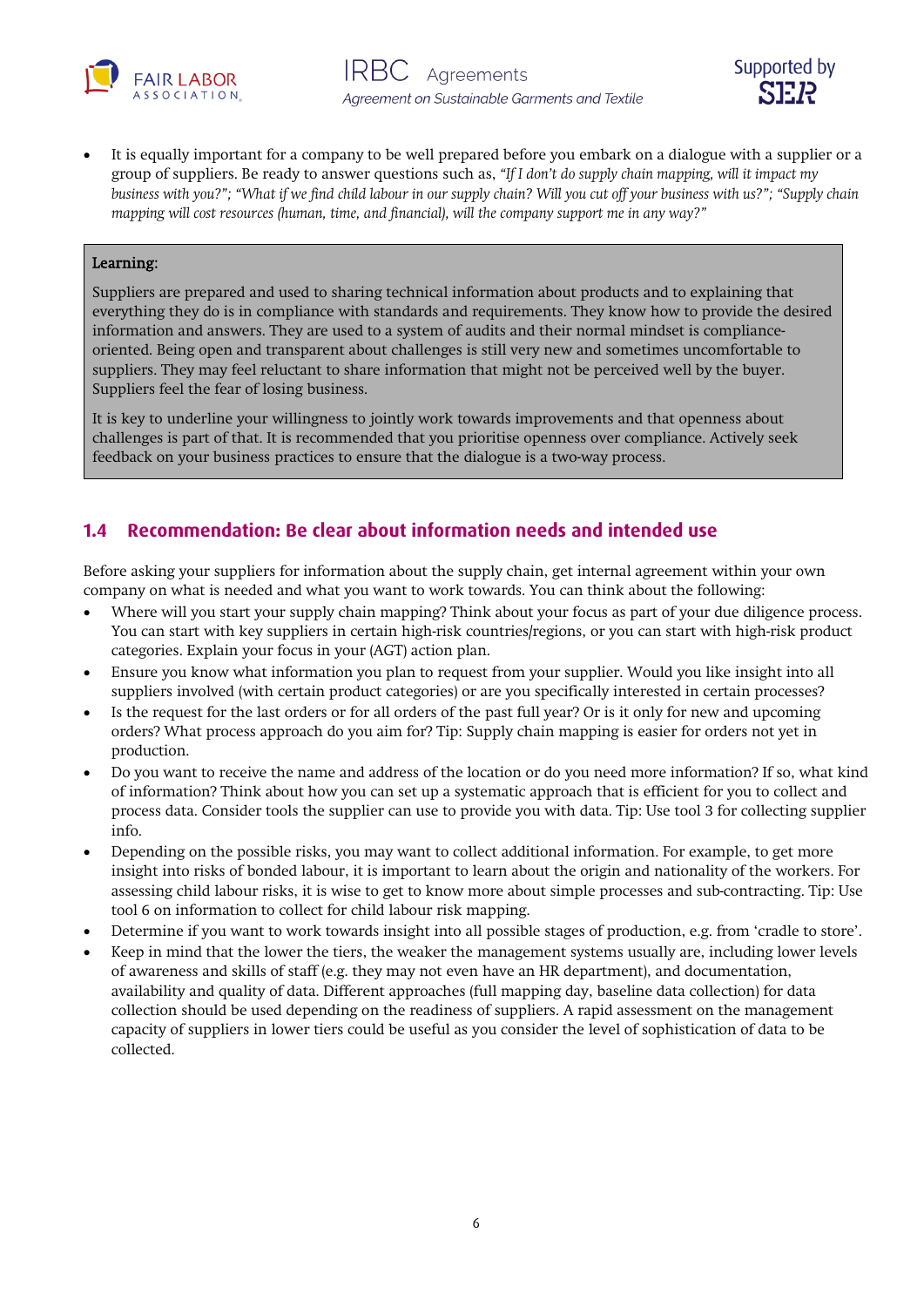



### Learning:

Suppliers often feel reluctant to share information about their supply chain. They may feel that they risk giving away sensitive business information or could jeopardize their business relationship with their suppliers. They may also not understand the need for companies to get a full overview. Suppliers need time to get used to sharing information on the supply chain. In one case it was found that there was subcontracting from the washing unit (part of the direct supplier) to a bleaching unit which was unknown to the buyer. As this was just a small part of the production, the supplier was not aware of the importance of sharing this information.

## <span id="page-6-0"></span>**1.5 Recommendation: Provide reassurance and emphasize non-retaliation**

- In case there is information missing or if information is incorrect, provide support, ask for an explanation and work towards improvement. Do not consider the missing information as a sign of non-compliance or lack of trust, but as a learning point for both parties. In case the supplier is not providing full transparency yet, do not immediately respond by misusing your leverage as a buying company or threatening to end the business relationship. Try to understand the reasons behind the reluctance and think about what you can do to address these. Measures like ending relationships or cancelling orders are only to be used after a certain period wherein the supplier is clearly not willing to collaborate.
- Make clear that this is not purely about compliance, but about achieving continuous improvements. Provide support where needed and engage in continuous dialogue about sustainability risks in the supply chain without causing fear of cancelling orders in case of a non-compliance. A non-retaliation policy can be helpful for this. The policy can explain that understanding challenges and sustainability risks is important to you so you can jointly think about steps for improvement.

#### í Learning:

The project in which these tools were piloted focused on child labour. In general, the risks of child labour at the level of exporting garment manufacturers are low, but at the level of subcontractors and subsuppliers it certainly remains present. The zero-tolerance policy regarding child labour has made it difficult to have open conversations about this topic. Therefore, it is key for companies to gain the trust of their suppliers and provide reassurance that if issues are found, companies will work together with suppliers towards a solution.

# <span id="page-6-1"></span>**2. COLLABORATION**



Collaboration is key for successfully mapping a supply chain, which stretches as far as raw materials suppliers (e.g. farms and fibre production). Who are the different actors, e.g. buyers, suppliers, subcontractors and intermediaries? Stakeholders outside the supply chain may be able to help (e.g. NGOs, standard organisations, etc.).

### <span id="page-6-2"></span>**2.1 Recommendation: Invest in communication and engagement**

• Establish regular dialogue, either through in-person meetings, e-mail or phone conversation about the need for mapping and understanding the challenges of the industry and finding solutions together. Use different ways and approaches for explaining the needs and expectations to get more information about the supply chain.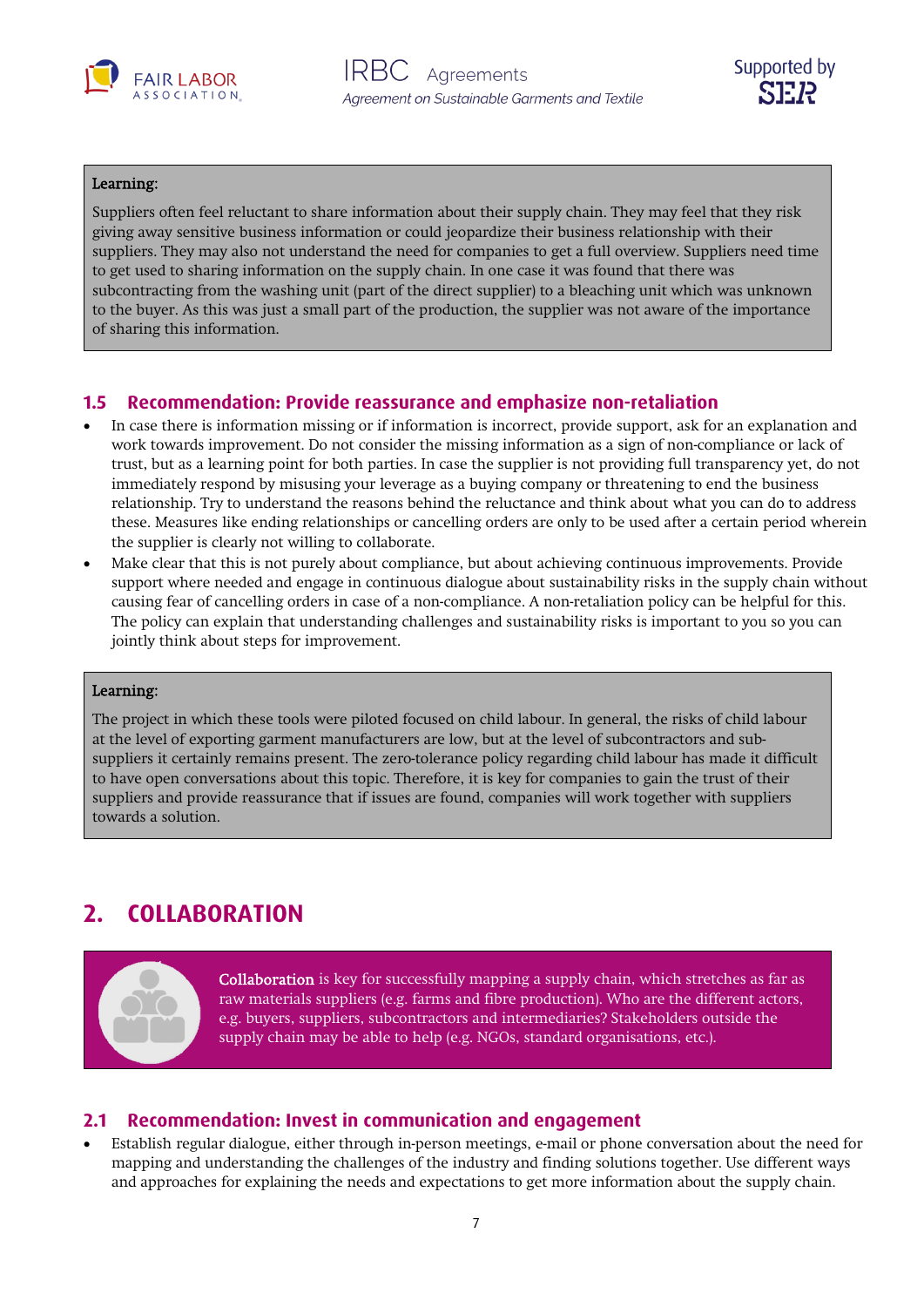



Provide guidance and tools where possible and work towards a systematic approach that is efficient for your suppliers and your own company.

- Be respectful of the business relations of your suppliers. Demonstrate trust in the information shared, but be aware that this information might not be complete or fully accurate. It is a step-by-step process in which collaboration and continuous progress is key.
- Provide support to your suppliers. Suppliers might ask for support in case of issues or risks encountered or if they have limited influence (leverage) over sub-suppliers. They may request a signed commitment that you will not engage with their suppliers directly (or provide the details of key suppliers to other garment manufacturers you work with).

### Learning:

Suppliers visited did not make use of pre-determined criteria to select their suppliers. The selection of where to source from or to outsource to is often based on established connections, family relations or word of mouth recommendation. The garment factory owners often inherit the business or have multiple generations in the same business. There are often long-term relationships between companies, and they know which supplier has good output and good quality.

## <span id="page-7-0"></span>**2.2 Recommendation: Consider involving local partners**

- Consider engaging a local consultant or civil society organisation who can provide additional support to your supplier. An explanation coming from a person with a different role can be more effective. It helps when they speak the local language(s), have a broad network, in-depth knowledge of a topic and local practices.
- Suppliers might be interested and motivated to connect with local, national or international support or stakeholders. It can be helpful for suppliers to be part of networks or to have regular interactions with civil society organisation(s) to increase their level of knowledge, understanding and awareness on sustainability. This will be helpful in creating more ownership and commitment for taking steps in supply chain mapping.

#### í Learning:

The most common questions shared by the suppliers about supply chain mapping were:

- o How will you use the information I share with you?
- o How will you ensure that you will not use the information for commercial purposes, and for example bypass us?
- o What would be the consequences if business confidentiality is breached?
- o How do we collect and deal with information on tiers deep in the supply chain, e.g. when traders or middlemen are involved? What about information that is less reliable, since it is received indirectly (e.g. through sub-suppliers)?

## <span id="page-7-1"></span>**2.3 Recommendation: Understand supplier questions and challenges**

- Be prepared to receive questions from suppliers and ensure open conversations to increase understanding of your supplier's challenges when it comes to supply chain mapping. Listen, learn, show understanding, provide reassurance and discuss possible solutions.
- Keep in mind that lower tier suppliers would expect clear and open communications from all stakeholders, not only about the mechanics of supply chain mapping, but also the rationale and the use of the results. Buyers and tier 1 suppliers would need to align their messages and coordinate in communications.
- If the goal of your company is to identify salient risks such as child labour, violation of children's rights, and forced labour, it is important that you organize a learning session/training for the suppliers on these topics. Brands may have a different understanding of the subject matter than a supplier. It is important to come to the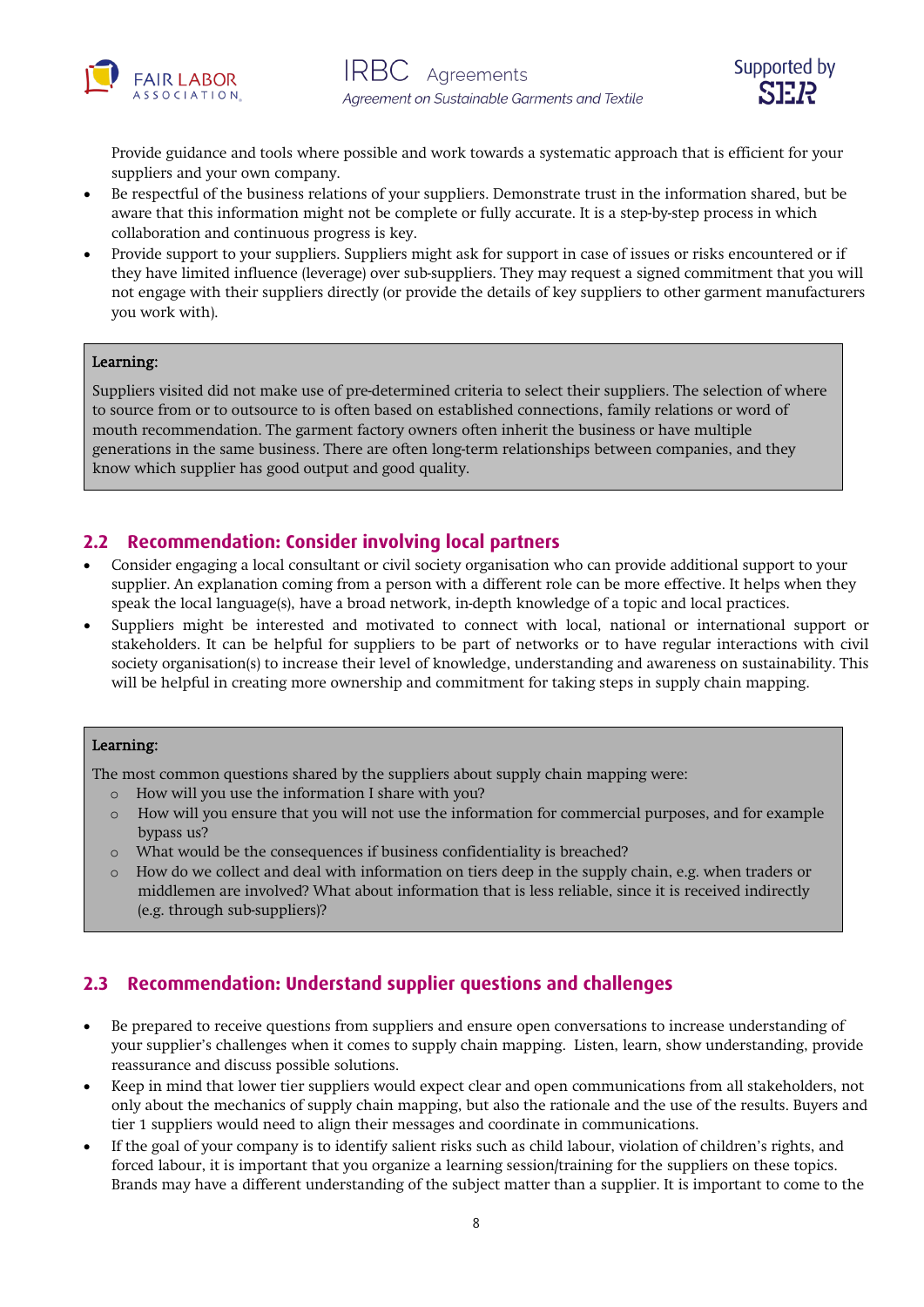



same understanding of the issue at hand. It is commonly assumed that suppliers know about these issues, but in reality they are often unaware or only partly aware of these topics.

• Tip: Make use of tool 1: Recommendations for dialogue with suppliers.

#### í Learning:

One of the suppliers visited agreed to an MoU/contract with their buyer to ensure that the brand would not use the information for commercial purposes. This includes not sourcing directly or connecting suppliers of one garment manufacturer with other garment manufacturers.

# <span id="page-8-0"></span>**3. CO-CREATION**



Co-creation: The likelihood of success increases when you actively engage all actors needed to successfully map your supply chain. Ensure there is a common understanding of the scope and objectives of the mapping, and promote participation and feedback.

## <span id="page-8-1"></span>**3.1 Recommendation: work together to select suppliers beyond direct suppliers**

- Identify the key personnel (company owner/manager) at the supplier and engage with them directly. Explore how supply chain mapping can also help them strengthen their business and hear what they think would be an effective way to work. Ensure that from your side buyers as well as corporate responsibility staff are involved. Have regular contract through calls rather than email, and if possible, have in-person meetings at least once per year to build a trusting and positive relationship.
- For each company and business partner it is essential to engage all relevant stakeholders (such as the buyers, HR and compliance department) who interact with sub-suppliers/sub-contractors. This process also serves to get their buy-in so that any progress on improving purchasing practices can be closely monitored at a later stage.
- Ask your suppliers about how they make decisions about which suppliers and subcontractors to work with. Try to get more insight in the selection criteria (if they exist) and to understand if selection is based on word of mouth, long term business association, business leverage, geographical location, family relations, certifications on social standards or other reasons.
- It will be helpful to motivate suppliers to develop criteria for the selection of material suppliers and subcontractors taking into account social standards and requirements. Support your suppliers in this.
- Collect additional information from peers and local organisations to increase understanding of the process involved in order placement and supplier selection.

### Learning:

Most of the time, the marketing departments of the tier 1 factories are involved in the selection of subsuppliers/subcontractors, while HR and compliance departments are not consulted or involved. Such decisions are mainly based on the speed, price, and quality of the sub-suppliers/subcontractors, and labour conditions are thus usually excluded.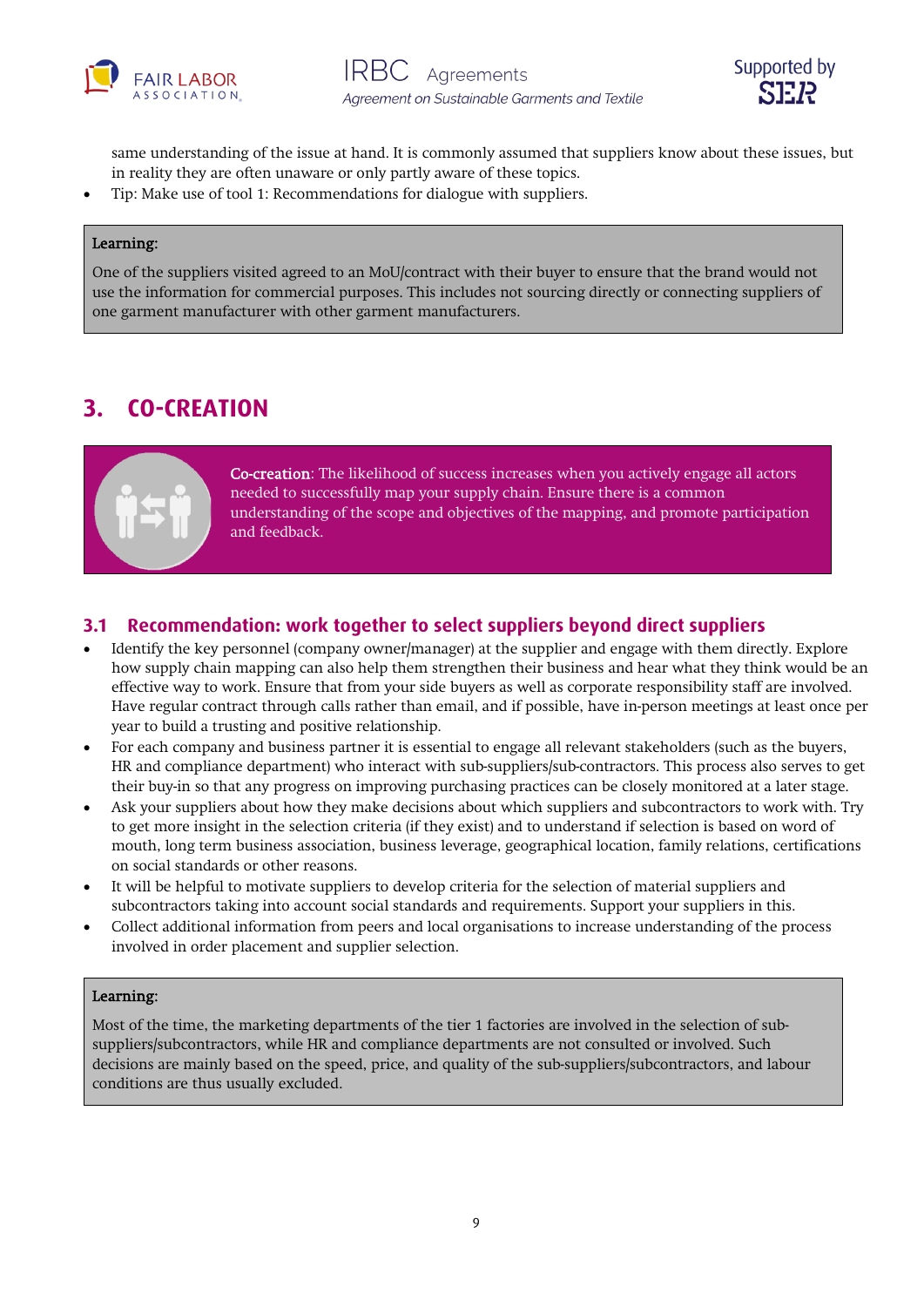



# <span id="page-9-0"></span>**4. TRANSPARENCY**

| <b>Transparency:</b> Open and transparent communication is key to engaging actors and |
|---------------------------------------------------------------------------------------|
| obtaining valuable information beneficial to all parties.                             |

#### ī Learning:

Suppliers had very limited understanding of the need for the companies to map their supply chains and the tools provided. Most suppliers feel that it is only about providing the names and locations of their suppliers and subcontractors. The linkage between supply chain mapping and due diligence is not understood.

### <span id="page-9-1"></span>**4.1 Recommendation: Develop and share tools that help to create more transparency**

- As part of the project there are several tools developed and provided. Nevertheless, it will always be necessary to adjust the tools to fit your own business characteristics and needs.
- Share the tools with your suppliers and make sure they have the opportunity to ask questions and get a good understanding of how to use them. Consider introducing the tools to suppliers in a participatory workshop.
- Tools allow the suppliers to collect and share information as needed and requested by the company/brand. Ensure tools are simple and easy to use and updated at regular intervals. Ideally, the tools have an added value for the supplier as well (e.g. to keep an overview of suppliers used, track status of certain certifications and expiration dates, etc.)
- Create beneficial conditions for compensating the time investment that is required, for example through order guarantees, long-term contracts or by making them a preferred supplier.
- Put conditions in the contracts with new suppliers about collecting and submitting information about the supply chain.

#### ī Learning:

Ideally your suppliers do their due diligence, and have policies and procedures to ensure sustainable practices in their supply chains. Suppliers who are certified under SA8000 and BSCI are obligated to visit their subsuppliers every six months/one year to conduct monitoring visits. In the project, it was learned that suppliers that are not certified do not regularly visit their suppliers. Even if visits take place, monitoring is often superficial and there is no in-depth assessment conducted.

### <span id="page-9-2"></span>**4.2 Recommendation: Start engagement beyond your direct suppliers**

- As part of cascading requirements beyond direct suppliers, several certification and monitoring systems require suppliers to visit their suppliers and subcontractors. Ask about these visits, find out if and what documentation about (sub-)suppliers and subcontractors is collected.
- It is recommended that brands provide support to their direct suppliers to collect additional information about their supply chains, build relationships and to develop a joint system for improved selection and monitoring.
- Discuss which requirements are key to cascade in the supply chain. Support suppliers to develop procedures in line with your expectations.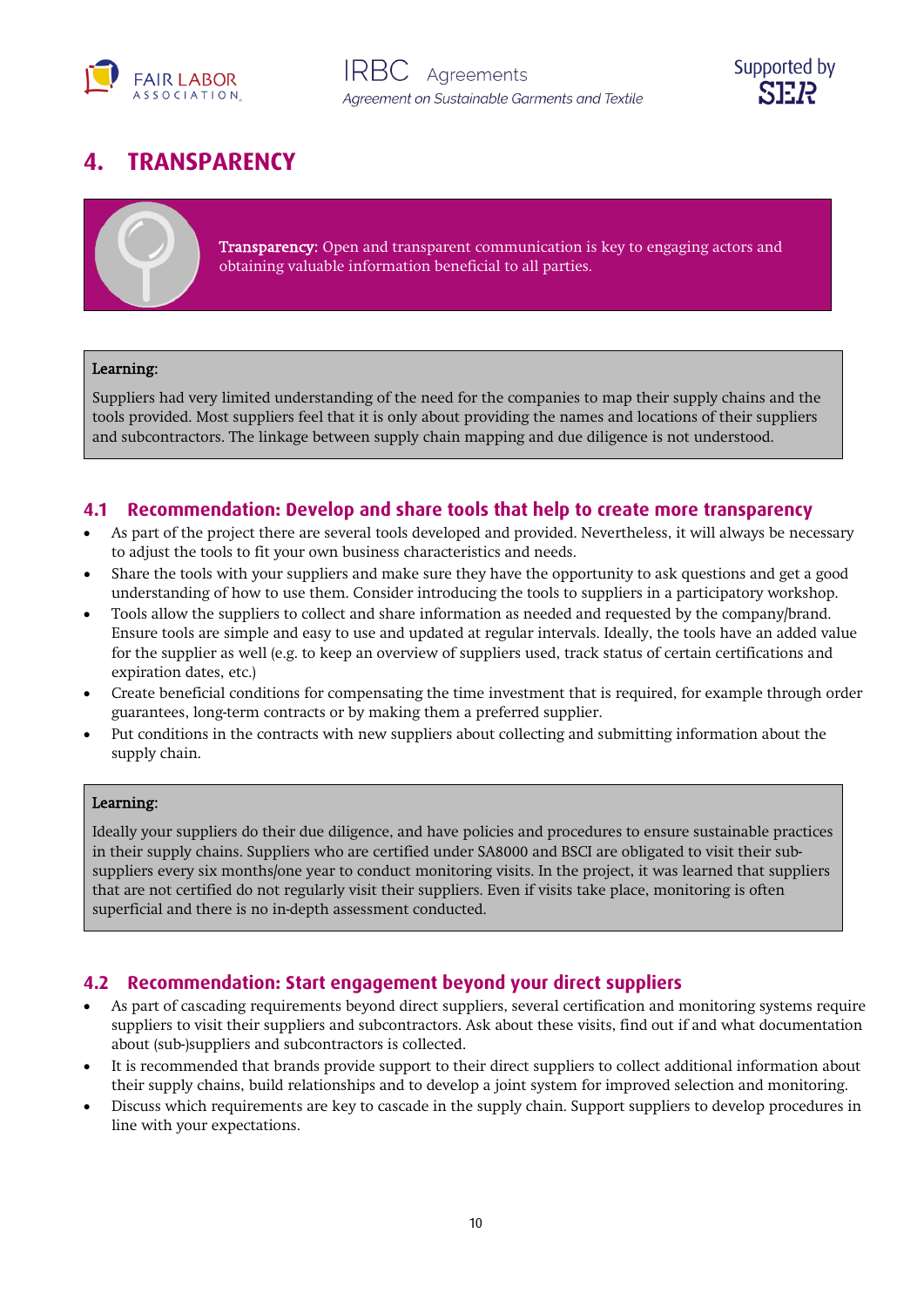



- Supporting direct suppliers to set up a rapid assessment on the management capacity of sub-suppliers can be another way to get insight into the level of sophistication of data to be collected and approaches (e.g. on-site assessment for factories that are less equipped vs. collection of electronic data from more established ones).
- Involve several actors in the supply chain and let them know they are all part of this new way of working towards progress. Ideally, the different supply chain actors should feel comfortable to provide support and advice to each other.
- Working towards lasting improvement in a more sustainable manner, rather than relying (solely) on a pass/fail compliance program, is the way forward. It is good to have more stringent and strict business terms and conditions maintained but it is important to know that this is not achieved through audits and assessments.
- Another way to build trust is for buyers and direct suppliers to support sub-suppliers in raising awareness on social issues among their management and workforce. This is considered to be a positive form of engagement and not problem-finding. More concrete actions in supporting/signing up to workers' well-being initiatives would also allow sub-suppliers to see that buyers have good intentions and are investing in their future.

#### ī Learning:

The lower (or more upstream) the tiers, the weaker the management systems, including lower levels of awareness and skills of staff (they may not even have an HR department), documentation, availability and quality of data. Different approaches (full mapping day, baseline data collection) for data collection should be used depending on the readiness of suppliers.

# <span id="page-10-0"></span>**5. TIMELINESS**

Timeliness: Setting clear timeframes and ensuring timely communications are essential.

## <span id="page-10-1"></span>**5.1 Recommendation: Provide support to maintain the updated information**

- Develop concrete action points together and agree on a realistic timeline. Have regular contact to monitor the progress and to be able to arrange support when needed.
- Supply chains in the garment and textile sector often change. Most suppliers have relationships with their suppliers ranging between two years to 15 years. It is thus important that the information is updated at regular intervals. The regularity of the information may vary from supplier to supplier, and depend on your business needs, but it may be important to have the information checked every six months to one year. Ideally a systematic approach is taken, linking, for example, supplier information in the order system.
- In case there is considerable time between placing orders and production (one month or more), it is recommended that you obtain the 'tier two' supplier data from the 'tier one' supplier twice: (1) at the time of the order and (2) once the production commences. Getting this information again at the start of production is important to make sure that no unallowed changes are taking place.